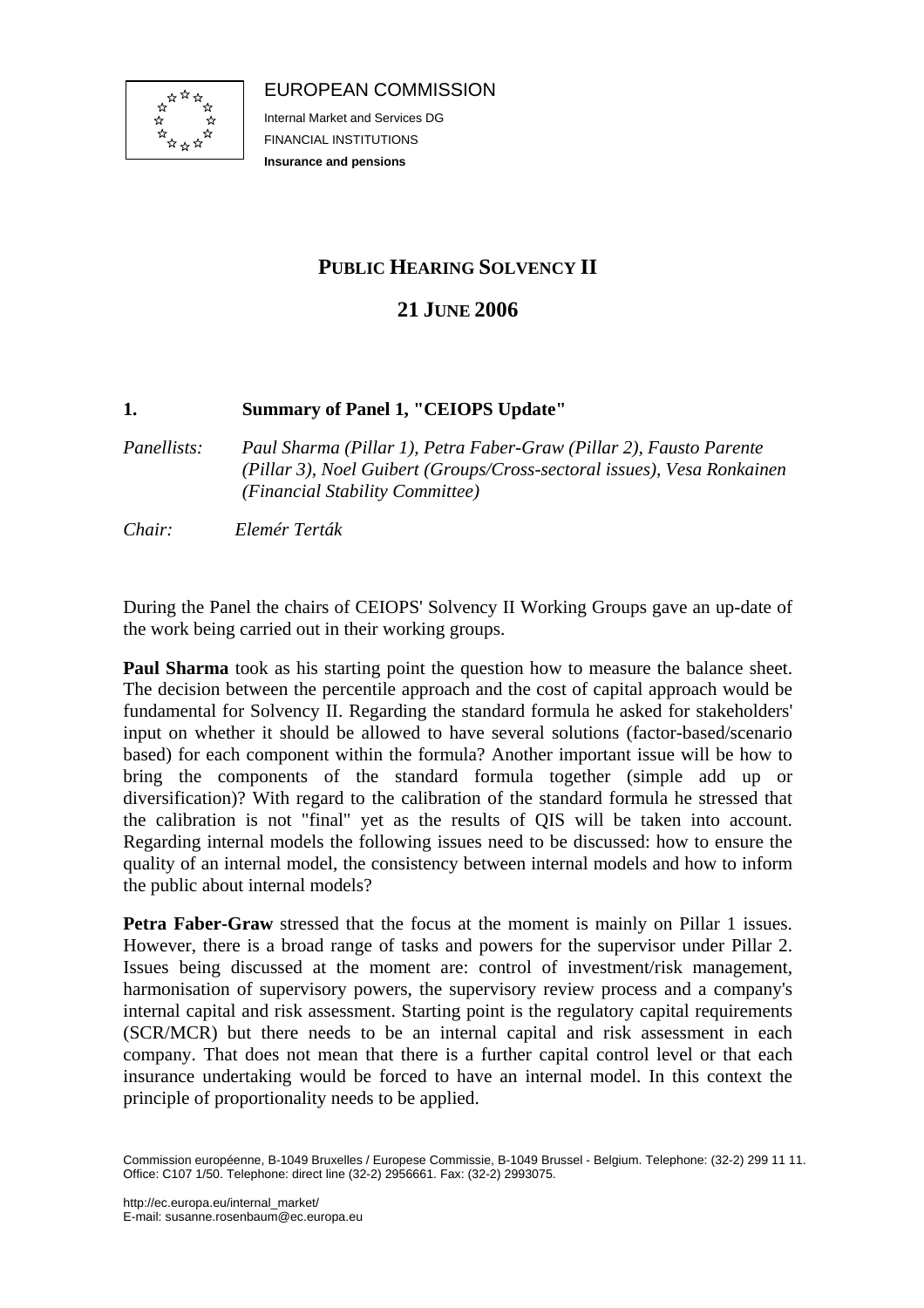**Fausto Parente** stressed the relationship between accounting rules and supervisory reporting. The borderline between public and internal reporting needs to be defined. Further harmonisation of supervisory reporting is envisaged. The likely outcome of the IASB work will be taken into account as well as IFRS developments.

**Noël Guibert** stressed that the starting point is solo supervision and that group supervision is only supplementary. The powers of the group supervisor need to be enhanced to fit with the internal organisation of a group. Regarding internal models he pointed out that all involved supervisors have to act in concert. If the internal model is developed and used at group level it should be validated at group level but the other supervisors should be consulted. Supervisors should exchange experience and information. If no common decision is possible the group supervisor should decide about the calculation of the SCR. However, the solo supervisor would remain responsible for the decision about the solo SCR. The solo supervisor would have the competence to ask for additional capital or he could ask for the application of the standard formula if the application of the internal model of the group does not make sense at the solo level. Regarding diversification benefits, **Noël Guibert** stressed that these effects can be negative or positive, hence they should be called diversification effects. Discussions on under which circumstances capital support by the parent undertaking will be taken into account at the solo level need to continue.

**Vesa Ronkainen** gave an up-date of the work of the Financial Stability Committee. Up to now 3 studies have been carried out: The preparatory field study, QIS 1 which focused on technical provisions and QIS 2, which focuses on quantitative elements of Pillar 1. Answers by industry to QIS 2 are expected by end July, country reports should be prepared by end August. The summary of the country reports is expected for October 2006. Further quantitative impact studies are to be expected. There should be a third QIS in 2007 dealing with the calibration of the standard formula.

#### **Questions and answers:**

It was clarified that an "entry price calibration" for the calculation of technical provisions has not been discussed in any depth in the pillar 1 working group as yet.

The question was raised what will be permitted as capital and what the supervisor will be allowed to do. It was stressed that CEIOPS follows an evolutionary approach by ensuring consistency between the pillar 1 and pillar 2 working group.

It was argued that if solo undertakings need to be sufficiently capitalized at all times that might lead to too restrictive rules at group level. It was stressed that the issue of diversification needs to be further discussed within CEIOPS. If there were to be an internal model at group level, diversification effects (risks and benefits) could be taken into consideration. If a standard formula were to be applied, such effects would be taken into account in the formula as well as by using consolidated data. The issue needs to be discussed how such effects will be taken into account if there is a simple addition of the solo-SCRs. Furthermore, it has to be discussed on how to take capital support by the parent undertaking as capital element at the solo level into consideration and how to calibrate it.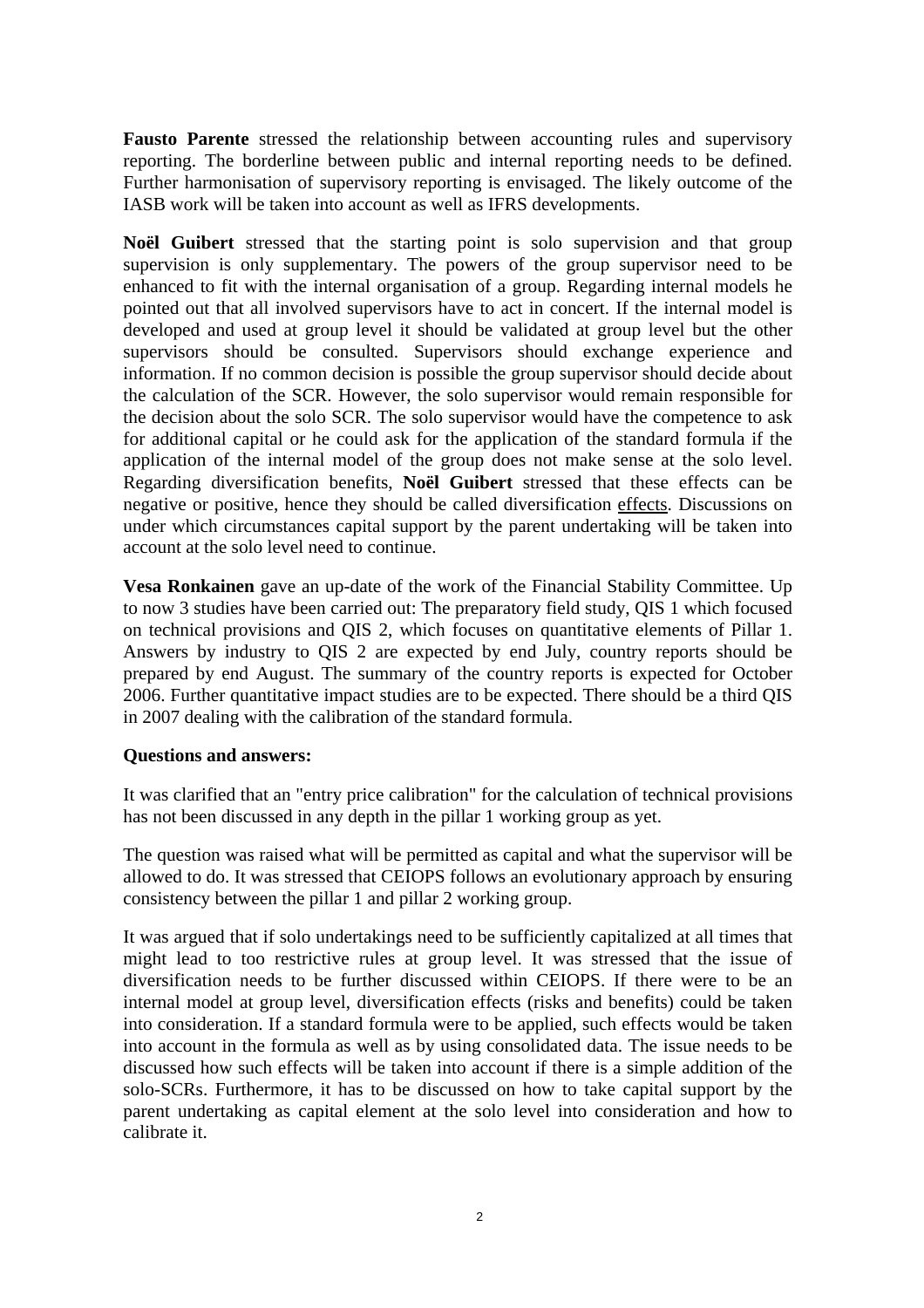The question of whether the pros and cons of allowing different calculation methods within the standard formula should be explored further will be discussed in the CEIOPS Members' Meeting in Frankfurt in June.

#### **2. Summary of Panel 2: "Policyholders and other stakeholders"**

*Panellists: Coenraad Vrolijk (McKinsey), Christiaan Gülich (Bund der Versicherten) and Rob Jones (Standard and Poor's)* 

*Chair: Karel Van Hulle* 

**Mr. Vrolijk** made a brief analysis of the impact Solvency II may have on policyholders, shareholders and on insolvencies. He concluded that Solvency II increases policyholder efficiency (paying the right price for risk) and increases shareholder efficiency (improved transparency / better understanding), provided Pillar 2 is well implemented. As to insolvencies, he took the view that as the real causes for insolvency can not be modelled and are not taken into account in Pillar 1, a strong Pillar 2 will be critical for a good Solvency II. In addition, he believed systemic risk / herding behaviour may increase, particularly in relation to assets.

According to **Mr. Gülich**, policyholders have difficulty to understand what Solvency II or solvency requirements are all about. Most important parts of the project are therefore Pillar 2 (fit and proper) in combination with the introduction of solvency control levels and Pillar 3. Solvency II should not result in the disappearance of certain products but policyholders should be able to understand the different products offered and the risks inherent in those products. In this respect, the requirements on the information provided to policyholders need to be updated, as the policyholder needs to receive understandable and concise information.

**Mr. Jones** sees convergence of methodologies, like the S&P model and Solvency II, for assessing companies. He said that in line with allowing the use of internal models uinder Solvency II, firm's own economic capital models could influence S&P's capital adequacy assessment going forward. Solvency II will put more pressure on the industry to consolidate, but it is not the key driver. Besides, a lot of consolidation has already taken place. He expects companies that are neither big, nor niche players, to have more difficulty to survive. Solvency II will not lead to more capital demand by the industry as a whole, but high risk companies may have to raise capital. More diversified companies could benefit from the use of internal models, whereas small companies would find it more difficult to compete, although this may not be the result of Solvency II alone.

#### **Questions and answers:**

During the Q&A session it was said that Solvency II is causing a problem, but that at the same time Solvency II is shining a light upon it: i.e. the inefficiencies caused by the current cross-subsidisation of some business lines by others. Now that we have seen the light, there is no way back.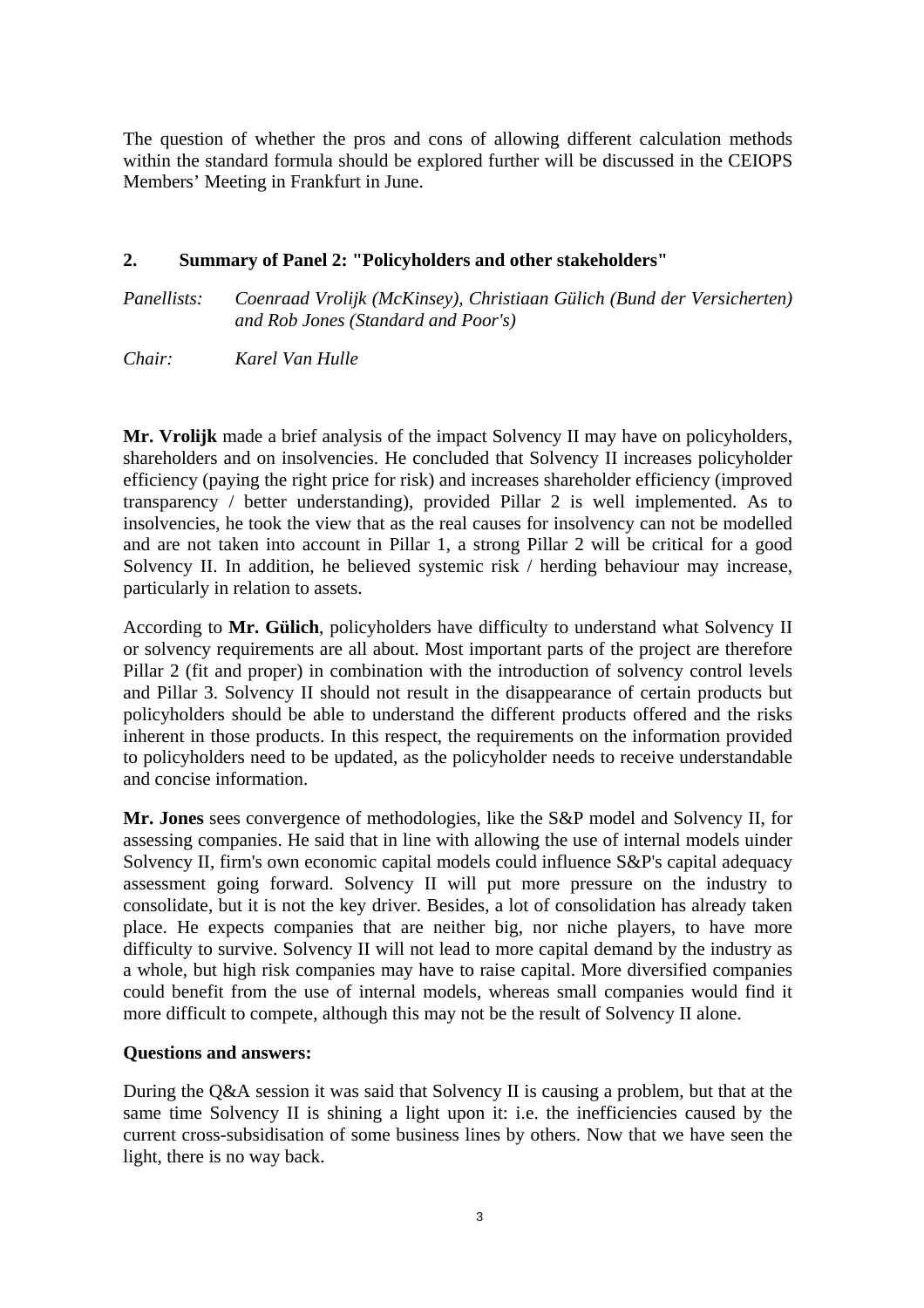. Some believed that financial strength can never be measured by one standard quantitative metric, as Pillar 1 style capital requirements tend to be bad predictors of insolvencies. Management should be the top priority on any supervisory checklist and this means a large role for Pillar 2. It was noted that a number of academic studies of the US RBC requirements had underlined this point. It was also noted that although the US used to be in the lead in the international solvency debate with its RBC system, the Solvency II project has now become the driving force behind international supervisory developments and thinking.

It was remarked that the greater freedom given to companies with regard to the design of internal models the less likely that potentially detrimental herding behaviour will occur. In this regard it was noted that the likelihood of detrimental herding behaviour in periods of stress might be reduced if a firm's capital calculation were allowed to be based on a longer term view – i.e. greater than one year.

#### **3. Summary of Panel 3, "Insurance Products and Markets",**

| <i>Panellists:</i> | Antoine Lissowski (CNP Assurance – CEA), Patrick Peugeot (La |
|--------------------|--------------------------------------------------------------|
|                    | Mondiale – AISAM/ACME), Rolf Stölting (Munich Re – Groupe    |
|                    | Consultative), Thomas Wilson (CRO-Forum)                     |

*Chair: Karel Van Hulle* 

**Mr. Lissowski** emphasised industry's strong support for Solvency II, underlining that attracting investments must be a main objective of Solvency II in addition to enhanced policyholder protection. He considered it to be too early in the process to predict the impact of Solvency II on industry but the question had been raised whether Solvency II would increase or decrease competition in the market. Important outstanding issues were the valuation of liabilities, eligible elements of capital, calibration and group issues. He also expressed fear that, given the time constraint, the replies to CEIOPS' QISII would not be subject to an in-depth evaluation.

**Mr. Peugeot** reminded the audience about the social importance of the mutual and cooperative sector and its significance in the European insurance market (29% of the market in 2003). The mutual sector took an active part in the Solvency II work. With regard to QISII, the sector was eager to participate, but feared that time limits to reply were too short. For the mutual sector, the main issue was to find alternative means of raising capital. Subordinated debt should be allowed to a larger extent than today and the Solvency II system should foresee opt-out possibilities for small mutuals.

**Mr. Stölting** emphasised the important role of actuaries in the new system and underlined the need for pre-defined requirements on actuaries' skills and competencies. He also mentioned the important issue of the independence of actuaries. With regard to Solvency II and reinsurance, the point was made that due to the nature of reinsurance business, reinsurance undertakings, in general, already had more advanced risk management processes in place than direct insurers.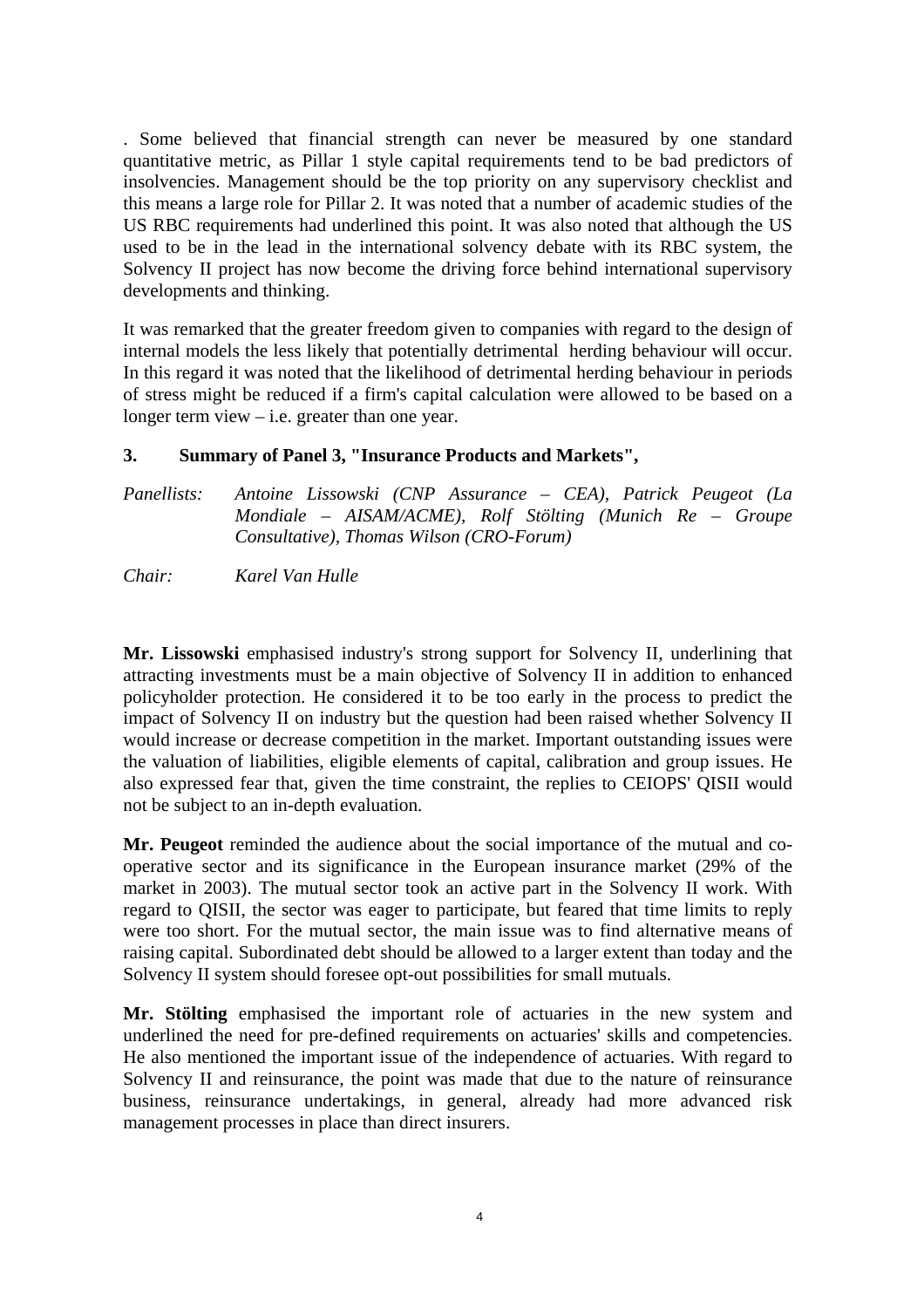**Mr. Wilson** underlined the CRO-Forum's support for the Solvency II project and noted that Solvency II fitted well with work currently being undertaken by the CRO-Forum. Mr Wilson mentioned five priority issues, notably the valuation of insurance liabilities, diversification effects, supervision of groups, risk mitigation techniques and the standard SCR formula.

#### **Questions and answers:**

During the lively Q&A session, questions were in particular raised regarding the use of derivatives and securitisation methods. The panel agreed that the new system should allow increased flexibility as far as the use of new capital instruments and new risk mitigation techniques was concerned. Several questions related to how Solvency II would affect products particularly given remarks made in Panel 2 regarding crosssubsidisation of business lines: Would certain products disappear from the market? The panellists presented different views. It was suggested that Solvency II could have a positive effect on complex life assurance products and foster transparency. Moreover, the point was made that Solvency II could lead to increased business specialisation, implying that undertakings would focus on what they were best at. In addition, Solvency II may increase the need for new insurance techniques. Finally, it was noted that no banking products had so far disappeared as a result of Basel II.

### **4. Summary of Panel 4 "International Developments"**

*Panellists: Wayne Upton (IASB), Craig Thorburn (World Bank), Michael Koller (Swiss Re), Rob Esson (IAIS – NAIC)* 

*Chair: Elemér Terták* 

**Wayne Upton (IASB – Research Director)** reported on the current status of the IFRS 4 – Phase II project, stressing that the project can be followed in a transparent way on the IASB website. He confirmed the IASB intention to present a Discussion Paper (the first step in the IASB due process) before the end of 2006. He chose to highlight two key issues on which further reflection is necessary. The first one is measurement of liabilities. The Board did not start with any preconceptions on any particular measurement attribute, and recently adopted the concept of "current exit value" (current unbiased estimate of future cash-flows, discounted, with unbiased risk margin), but it will need to revisit this concept. The second issue is participating features of some insurance contracts: it is not because they can be estimated that they meet the definition of a liability under the IASB Framework.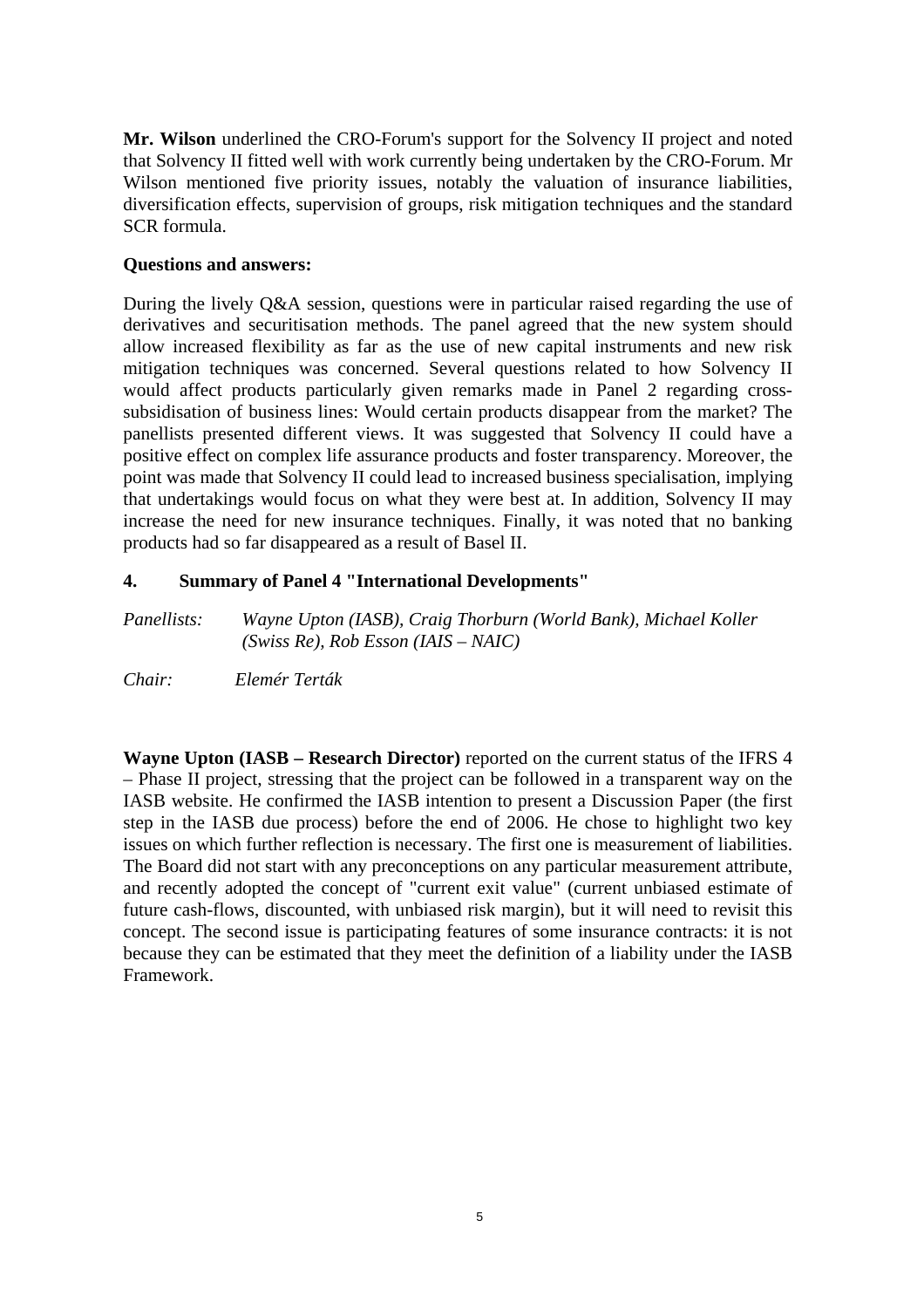**Craig Thorburn (World Bank – Insurance Supervision)** stressed that the Solvency II project is critically important for many client countries of the World Bank, either because they adopted Solvency I and now intend to move to Solvency II, or because they have just decided to go for a system accepted internationally (i.e. Solvency II, in the absence of an IAIS system). He expressed the opinion that, in this context, the standard formula should be as simple as possible, to ensure its universal applicability. He underlined the potential difficulty of making internal models applicable to business written in developing countries, where many challenges are observed (existence and reliability of data, actuarial competences, staffing of supervisory authorities). He concluded by suggesting that, in developing countries, Pillar III may well be the most important element.

**Michael Koller (Swiss Re – CRO)** stated that both the recently introduced Swiss Solvency Test and Solvency II are based on economic approaches and require a sound risk management framework. The SST is fully principles-based and companies are required to really think about their own risks. He reported that the SST introduction had generated some fear at the beginning, but that there is now more enthusiasm because the new system had delivered a better understanding of risks and profit drivers and had led markets to become more transparent and efficient. He concluded with some lessons to be drawn from the SST: involve the industry early / define the guiding principles from the beginning / apply as many standard approaches as necessary / model only the most relevant risk drivers / make field tests.

**Rob Esson (Chair of IAIS Insurance Contracts Subcommittee and Member of IAIS Solvency Subcommittee)** made clear that changes in accounting will influence the way business is regulated. He highlighted the importance of the IAIS work on solvency, because it will open markets and free financial flows. He referred to the Structure Paper, currently under consultation, building on eight cornerstones which are close to the main ideas developed in Solvency II. He suggested that Solvency II might well serve as a test case for both the IASB and the IAIS, and would then have to be somewhat adapted (Solvency 2.1). Turning to the Second Liabilities Paper, developed with input from the IAA, he underlined the following ideas: settlement is the fundamental principle, the basic approach is exit value, discretionary participating features should be accounted for as liabilities and the own credit standing should not be recognised. He concluded by insisting on the need for all to work towards consistency between accounting and solvency.

#### **Questions and answers:**

Main points regarding the IASB work: a) the IASB does not consider the organisation of field tests for IFRS 4 – Phase II as a realistic option, but could instead organise field visits to discuss main issues with companies; b) the IASB sees as the main weakness of a current exit value approach that it may push all measurement errors upfront, but the main difficulty with a current entry value approach is how to recognise profit in the period after day 1; c) the IAIS is strongly pleading for recognition in financial statements of policyholders behaviour, in particular for surrender values and participating features.